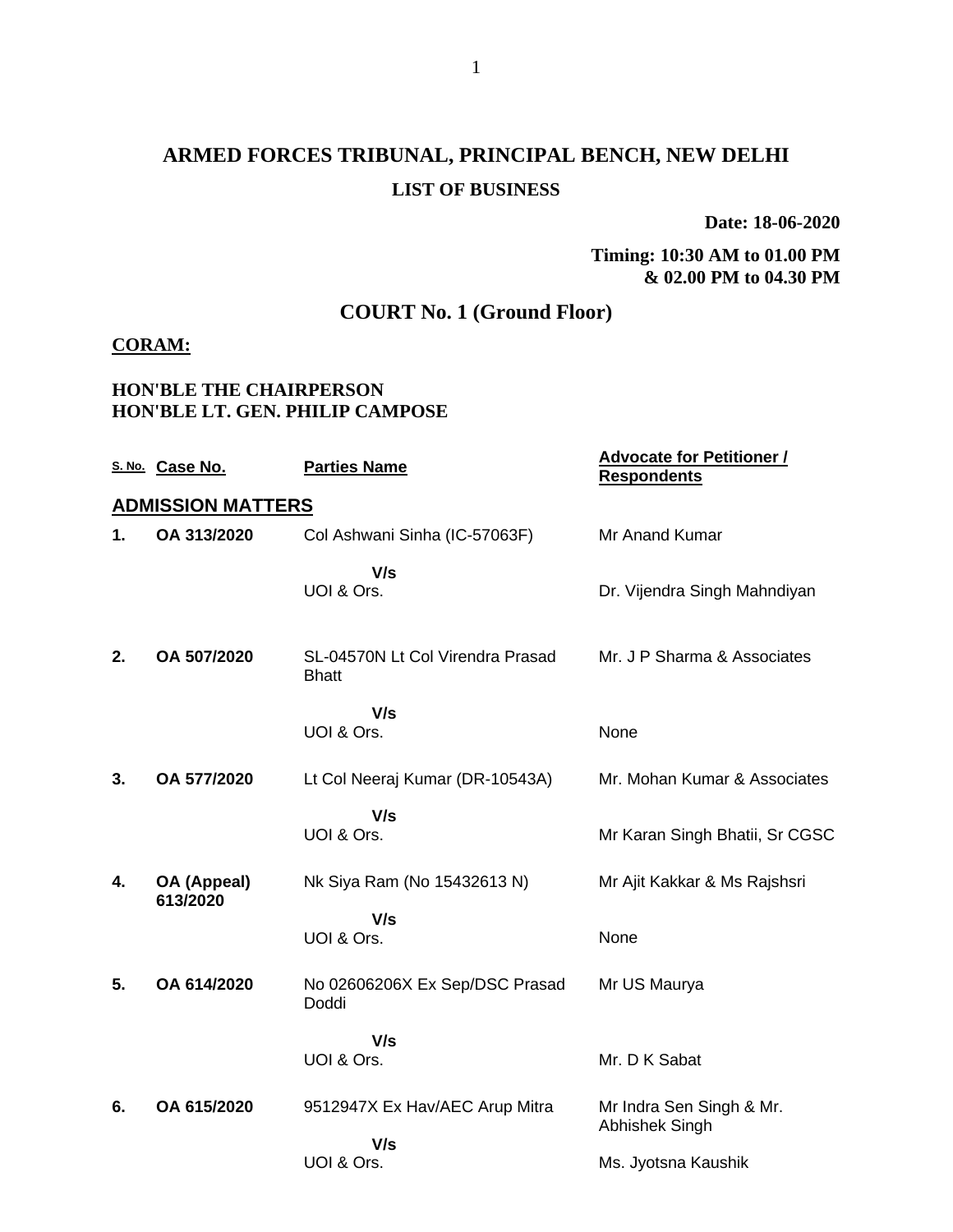| 7.  | OA 616/2020                        | JC-805297X Ex Sub/AEC Radhey<br>Shyam Rohela                      | Mr. Indra Sen Singh/Abhishek<br>Singh      |
|-----|------------------------------------|-------------------------------------------------------------------|--------------------------------------------|
|     |                                    | V/s<br>UOI & Ors.                                                 | None                                       |
| 8.  | OA 617/2020                        | No. 15367935X Ex Sep/DSC Subhash<br>Chand                         | Mr. US Maurya                              |
|     |                                    | V/s<br>UOI & Ors.                                                 | Mr. Satya Ranjan Swain                     |
| 9.  | OA 618/2020                        | 9513011F Ex Hav AEC Rakesh Kumar<br>Joshi                         | Mr Indra Sen Singh & Mr.<br>Abhishek Singh |
|     |                                    | V/s<br>UOI & Ors.                                                 | Mr. V S Tomar                              |
| 10. | OA 619/2020                        | No. 14262057X Ex Sep/DSC Md. Islam Mr. US Maurya<br><b>Baitha</b> |                                            |
|     |                                    | V/s<br>UOI & Ors.                                                 | Ms. Barkha Babbar                          |
| 11. | OA 620/2020<br>with<br>MA 758/2020 | Hav Pramod Kumar<br>Chauhan(15772053-N)                           | Ms. Archana Ramesh                         |
|     |                                    | V/s<br>UOI & Ors.                                                 | Mr. Waize Ali Noor                         |
| 12. | OA 621/2020<br>with<br>MA 757/2020 | Ex Gnr (DMT) Parmar Jayantibhai<br>Galabhai (15156274-Y)          | Mr US Maurya                               |
|     |                                    | V/s<br>UOI & Ors.                                                 | None                                       |
| 13. | OA 624/2020                        | No.15316061-M Sep/DSC A<br>Loganathan                             | Mr US Maurya                               |
|     |                                    | V/s<br>UOI & Ors.                                                 | Mr. V Pattabhi Ram                         |
| 14. | OA 625/2020                        | No. 13981637X Ex Sep/DSC Kailash<br>Nath                          | Mr. US Maurya                              |
|     |                                    | V/s<br>UOI & Ors.                                                 | Ms. Jyotsna Kaushik                        |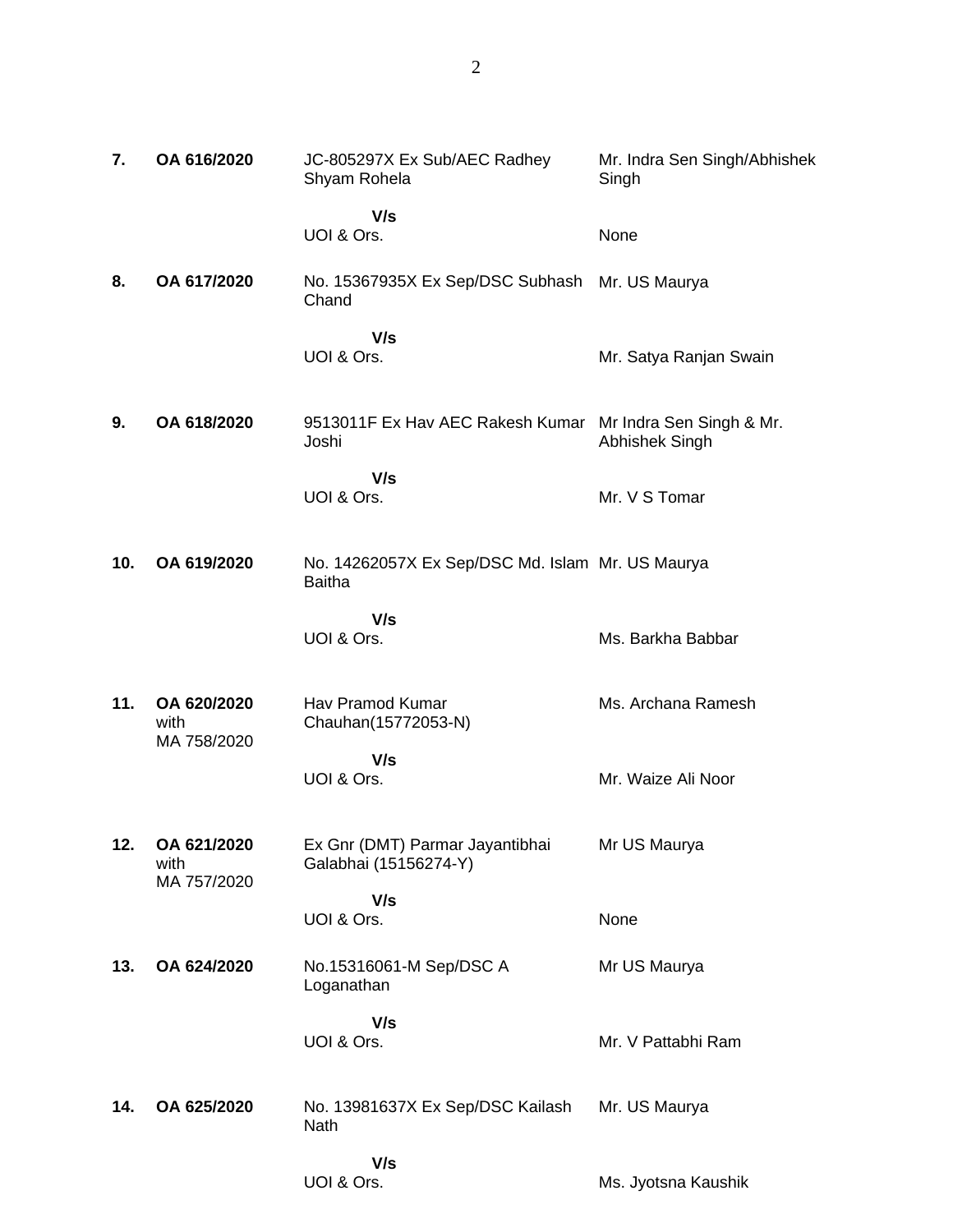| 15. | OA 626/2020                        | No. 13991629M Hav Primal Singh<br>Parmar                               | Mr. US Maurya & Mr Bikram Sah                           |
|-----|------------------------------------|------------------------------------------------------------------------|---------------------------------------------------------|
|     |                                    | V/s<br>UOI & Ors.                                                      | Mr. Arvind Patel                                        |
| 16. | OA 627/2020                        | 14370373A Ex Nk Ram Kishan                                             | Mr. Virender Singh Kadian                               |
|     |                                    | V/s<br>UOI & Ors.                                                      | None                                                    |
| 17. | OA 628/2020                        | 2876129P Ex Nk Mahendra Singh                                          | Mr. Virender Singh Kadian & Mr.<br>Pardeep Singh Nandal |
|     |                                    | V/s<br>UOI & Ors.                                                      | None                                                    |
| 18. | OA 629/2020                        | 2879303F Ex Nk Ram Singh                                               | Mr. Virender Singh Kadian                               |
|     |                                    | V/s<br>UOI & Ors.                                                      | None                                                    |
| 19. | OA 630/2020                        | 6472340X Ex Nk Dipnarayan Singh                                        | Mr. Virender Singh kadian & Mr.<br>Pardeep Singh Nandal |
|     |                                    | V/s<br>UOI & Ors.                                                      | None                                                    |
| 20. | OA 631/2020<br>with<br>MA 761/2020 | 13940184H Ex Hav (Hony Nb Sub) Jai Mr. Virender Singh Kadian<br>Narain |                                                         |
|     |                                    | V/s<br>UOI & Ors.                                                      | None                                                    |
| 21. | OA 632/2020                        | 673554 Ex HFO Hariom                                                   | Mr. Virender Singh Kadian                               |
|     |                                    | V/s<br>UOI & Ors.                                                      | None                                                    |
| 22. | OA 633/2020                        | 674035 MWO Amar Nath Singh (Retd.) Mr. Manoj Kr Gupta                  |                                                         |
|     |                                    | V/s<br>UOI & Ors.                                                      | None                                                    |
| 23. | OA 634/2020<br>with<br>MA 762/2020 | 637446 JWO Syama Sunder Sahu<br>(Retd)                                 | Mr. Manoj Kr Gupta                                      |
|     |                                    | V/s<br>UOI & Ors.                                                      | None                                                    |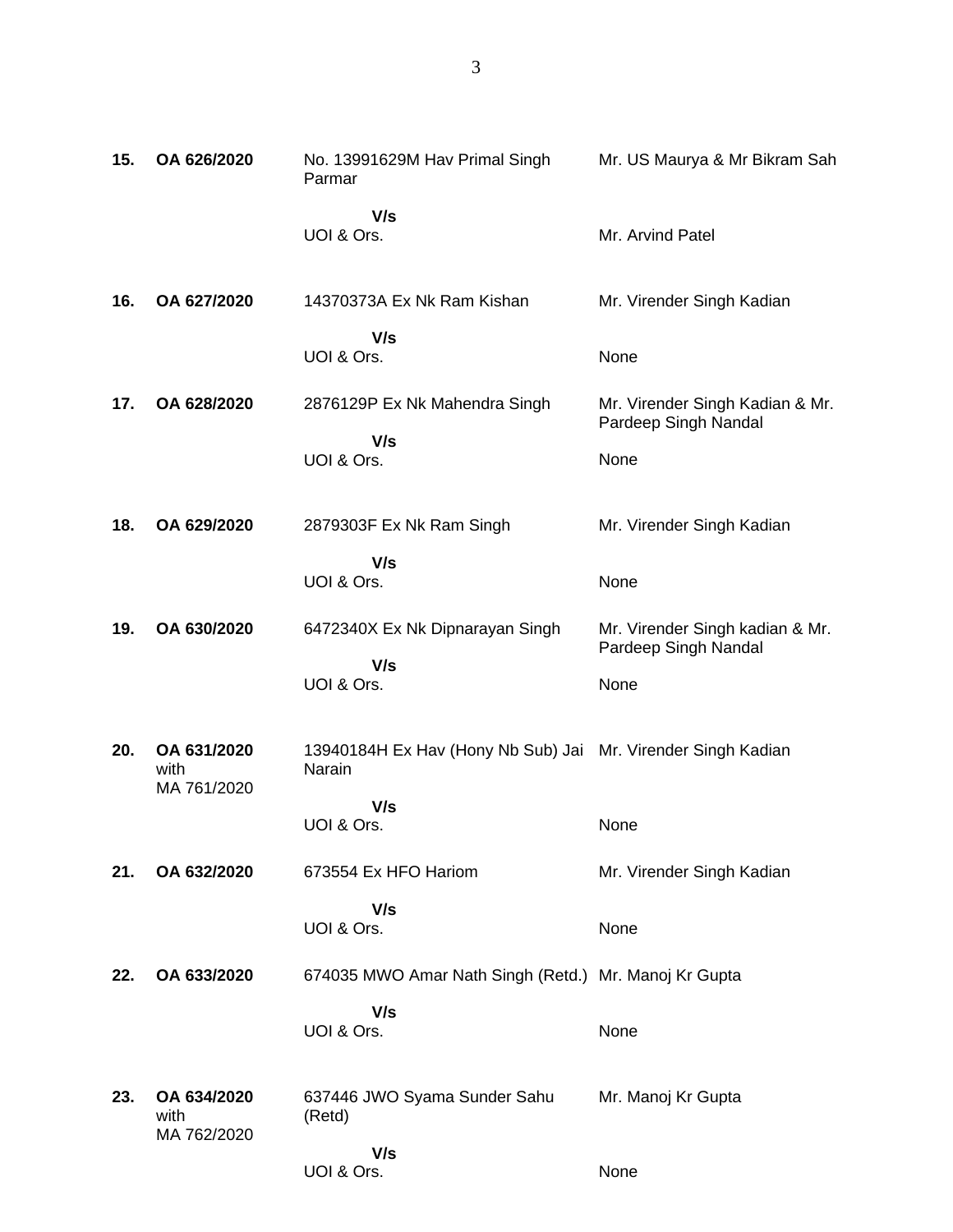| 24. | OA 635/2020<br>with                | Ex Sep Hira Singh (No 6376559 P)                                 | Mr Virender Singh Kadian                         |
|-----|------------------------------------|------------------------------------------------------------------|--------------------------------------------------|
|     | MA 764/2020                        | V/s<br>UOI & Ors.                                                | None                                             |
| 25. | OA 636/2020<br>with<br>MA 765/2020 | Ex NK Mahesh Kumar Singh<br>$(13877838-X)$                       | Mr. VS Kadian                                    |
|     |                                    | V/s<br>UOI & Ors.                                                | None                                             |
|     | <b>MA (EXECUTION)</b>              |                                                                  |                                                  |
| 26. | MA 465/2016<br>in                  | Ex Sigmn Shiv Kumar Sharma                                       | Mr. S S Pandey                                   |
|     | TA 499/2010                        | V/s<br>UOI & Ors                                                 | Mr Shyam Narayan                                 |
|     | <b>MA (OTHERS)</b>                 |                                                                  |                                                  |
| 27. | MA 406/2020                        | Disabled War Veterans (India) Regd                               | Mr Jaideep Singh                                 |
|     | in.<br>OA 248/2013                 | V/s<br>UOI & Ors                                                 | Dr. Vijendra Singh Mahndiyan                     |
| 28. | MA 657/2020<br>in.<br>OA 1544/2018 | Sgt Jetty Satish Chandra Varma (No<br>780642K)                   | Mr Anand Kumar                                   |
|     |                                    | V/s<br><b>UOI &amp; ORS</b>                                      | Mr Karan Singh Bhati, Sr CGSC                    |
|     | <b>PLEADINGS NOT COMPLETE</b>      |                                                                  |                                                  |
| 29. | OA 190/2020                        | No 15813871M Hav (CLK) Arun Lal VS Mr Indra Sen Singh / Abhishek | Singh                                            |
|     |                                    | V/s<br>UOI & Ors.                                                | Mr. V Pattabhi Ram for R 1-3 & 5<br>None for R-4 |
| 30. | OA 287/2020                        | Hav Gorkha Ram Dhaka (No<br>14815912N)                           | Mr Anshumann Sahani                              |
|     |                                    | V/s                                                              |                                                  |
|     |                                    | UOI & Ors.                                                       | Dr Vijendra Singh Mahndiyan                      |
| 31. | OA 306/2020<br>with                | Lt Cdr Pramod Gajanan Palsule (Retd.) Ms. Archana Ramesh         |                                                  |
|     | MA 396/2020                        | V/s<br>UOI & Ors.                                                | Mr. Tarunvir Singh Khehar                        |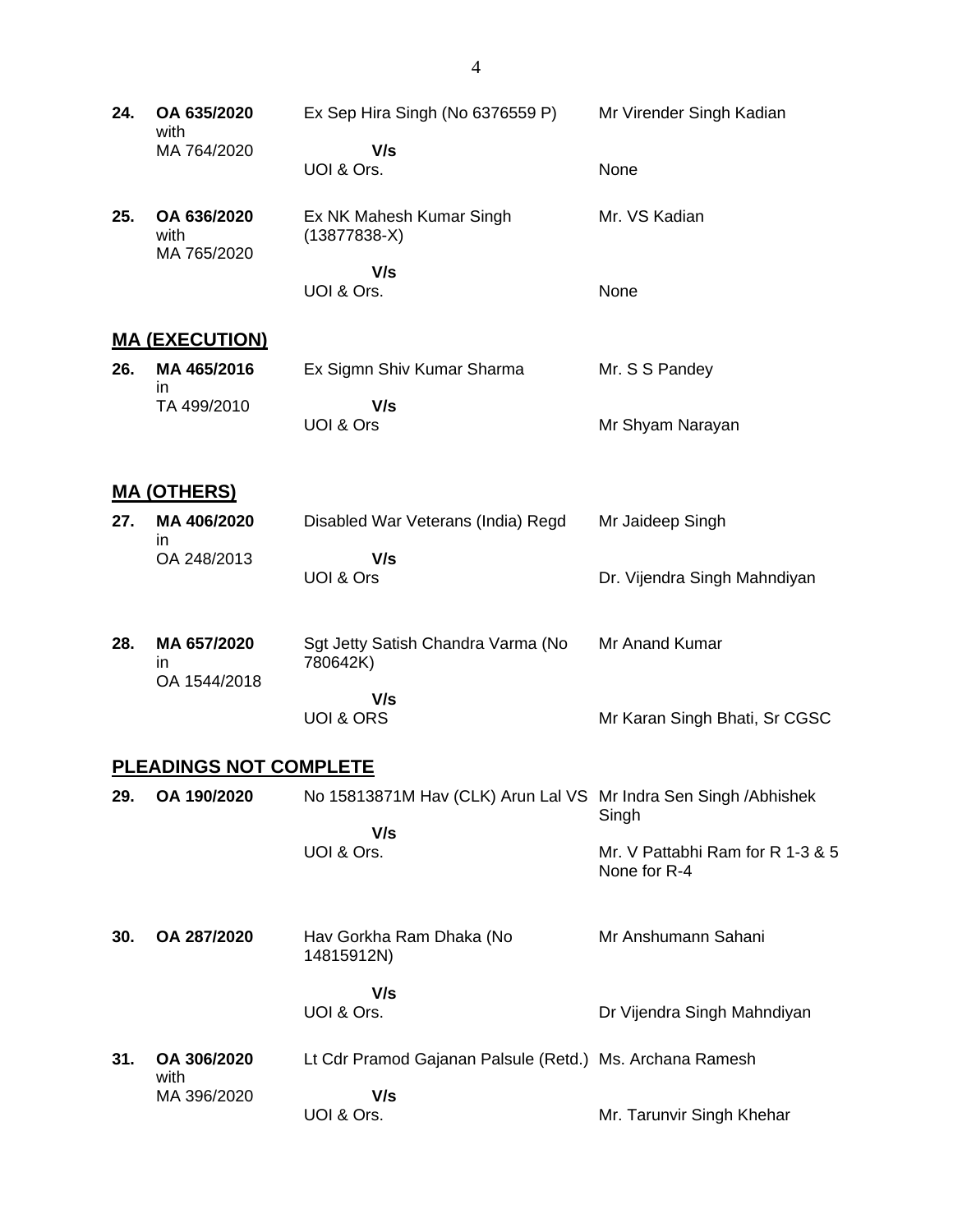| 32. | OA 307/2020 | No. 2881279-P Ex NK/DSC Maharaj<br>Singh Rajput  | Mr. U S Maurya                            |
|-----|-------------|--------------------------------------------------|-------------------------------------------|
|     |             | V/s<br>UOI & Ors.                                | Mr. Arvind Kumar                          |
| 33. | OA 309/2020 | No 1079493F Ex Sep/DSC Gurnam<br>Singh           | Mr US Maurya                              |
|     |             | V/s<br>UOI & Ors.                                | Mr. Karan Singh Bhati, Sr.<br><b>CGSC</b> |
| 34. | OA 310/2020 | Ex Sep/DSC Ismail Makanadar (No<br>14606890 P)   | Mr US Maurya                              |
|     |             | V/s<br>UOI & Ors.                                | None                                      |
| 35. | OA 311/2020 | Ex Nk/DSC Nakender Kumar Singh<br>(No 4262762 Y) | Mr US Maurya                              |
|     |             | V/s<br>UOI & Ors.                                | Mr. J S Rawat                             |
| 36. | OA 315/2020 | No. 4474342-P Ex Sep/DSC Boota<br>Singh          | Mr. U S Maurya                            |
|     |             | V/s<br>UOI & Ors.                                | Mr. Arvind Patel                          |
| 37. | OA 426/2020 | IC-49475N Brig Neeraj Kumar Soni                 | Mr. Ankur Chhibber                        |
|     |             | V/s<br>UOI & Ors.                                | Mr. Anil Gautam                           |

### **PLEADINGS COMPLETE**

### **DATES WILL BE GIVEN BY THE TRIBUNAL OFFICER - ORDERS WILL BE UPLOADED ON THE WEBSITE**

| 38. | OA 1151/2017 | Col Mayank Pathania                   | Mr SS Pandey & Associates                                  |
|-----|--------------|---------------------------------------|------------------------------------------------------------|
|     |              | V/s<br>UOI & Ors.                     | Ms Jyotsana Kaushik for R 1-3,<br>Mr SP Sharma for R 4 & 5 |
| 39. | OA 1098/2018 | IC-40721M Maj Gen Prithi Singh<br>V/s | Mr. Indra Sen Singh/Abhishek<br>Singh                      |
|     |              | UOI & Ors.                            | Mr. Karan Singh Bhati, Sr.<br><b>CGSC</b>                  |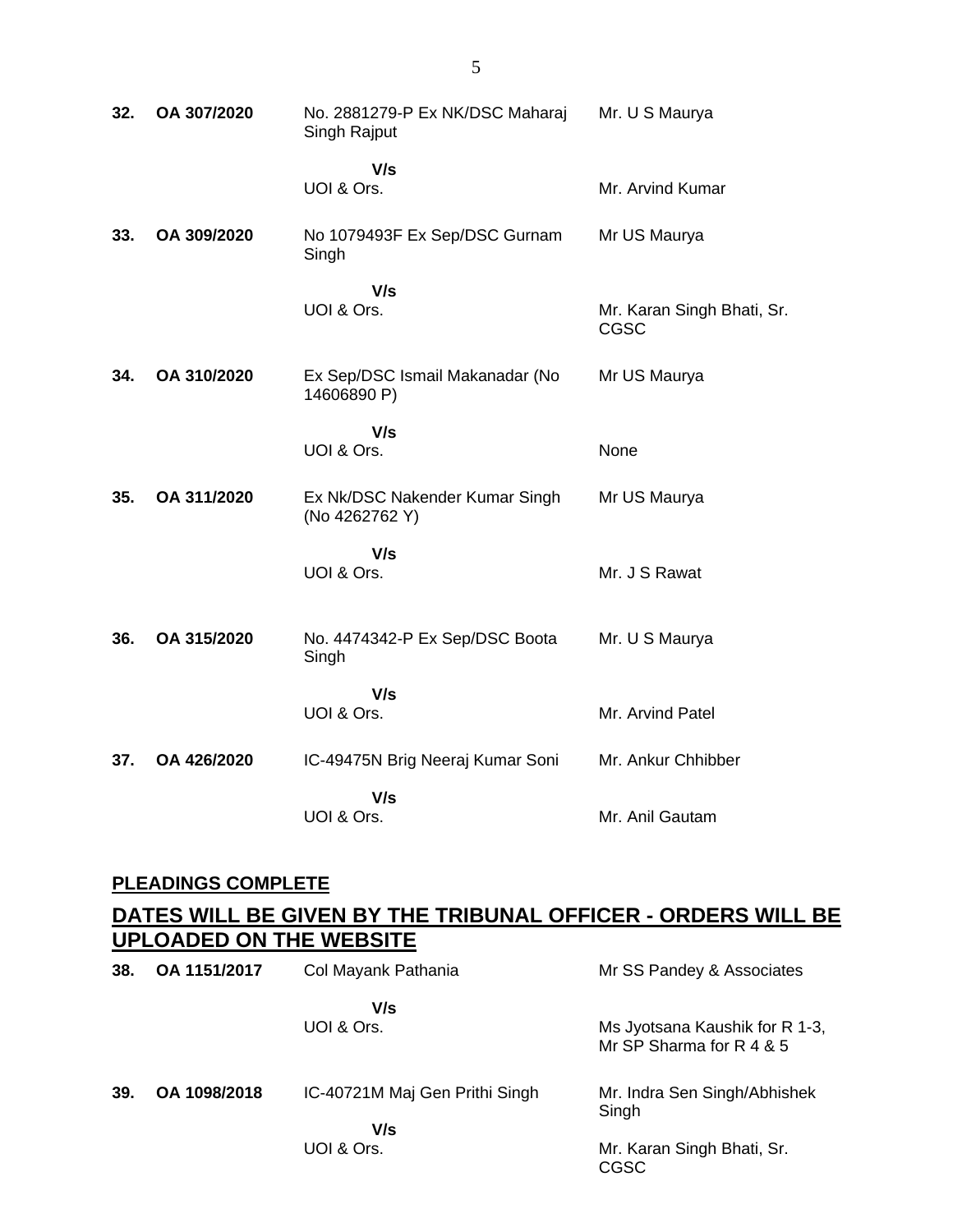| 40. | OA 481/2019  | Ex Cpl Barejia Surendra Kumar<br>Jagjivandas (No 283363) | Mr. US Maurya                           |
|-----|--------------|----------------------------------------------------------|-----------------------------------------|
|     |              | V/s<br>UOI & Ors.                                        | Dr. Vijendra Singh Mahndiyan            |
| 41. | OA 713/2019  | IC-48419H Col Sanjay Malik<br>V/s                        | Mr. B S Chaudhary & Jasbir<br>Chaudhary |
|     |              | UOI & Ors.                                               | Mr. V Pattabhi Ram                      |
| 42. | OA 1206/2019 | No 93845S Cpl Dilbag Singh                               | Mr. SS Pandey & Associates              |
|     |              | V/s<br>UOI & Ors.                                        | Mr Karan Singh Bhati, Sr CGSC           |

#### **HON'BLE THE CHAIRPERSON WILL SIT SINGLY IMMEDIATELY AFTER THE BOARD OF DB IS DISCHARGED**

|    | S. No. Case No.               | <b>Parties Name</b>                                   | <b>Advocate for Petitioner /</b><br><b>Respondents</b> |
|----|-------------------------------|-------------------------------------------------------|--------------------------------------------------------|
|    | <b>MA (OTHERS)</b>            |                                                       |                                                        |
| 1. | MA 754/2020<br>in<br>OA Diary | Ex Sub Govindasamy Moorthy (JC<br>217051 N)           | Mr US Maurya                                           |
|    | No.1653/2020                  | V/s                                                   |                                                        |
|    |                               | UOI & Ors.                                            | None                                                   |
| 2. | MA 755/2020<br>in<br>OA Diary | Ex Rect Parmar Prakash Kumar<br>Ashokbhai (15521910W) | Mr Ajit Kakkar & Associates                            |
|    | No.1696/2020                  | V/s                                                   |                                                        |
|    |                               | UOI & Ors.                                            | None                                                   |
| 3. | MA 760/2020<br>in<br>OA Diary | Dfr Shatrughan Singh Tomar (No<br>15471082 X)         | Mr Virender Singh Kadian                               |
|    | No.1435/2020                  | V/s                                                   |                                                        |
|    |                               | UOI & Ors.                                            | None                                                   |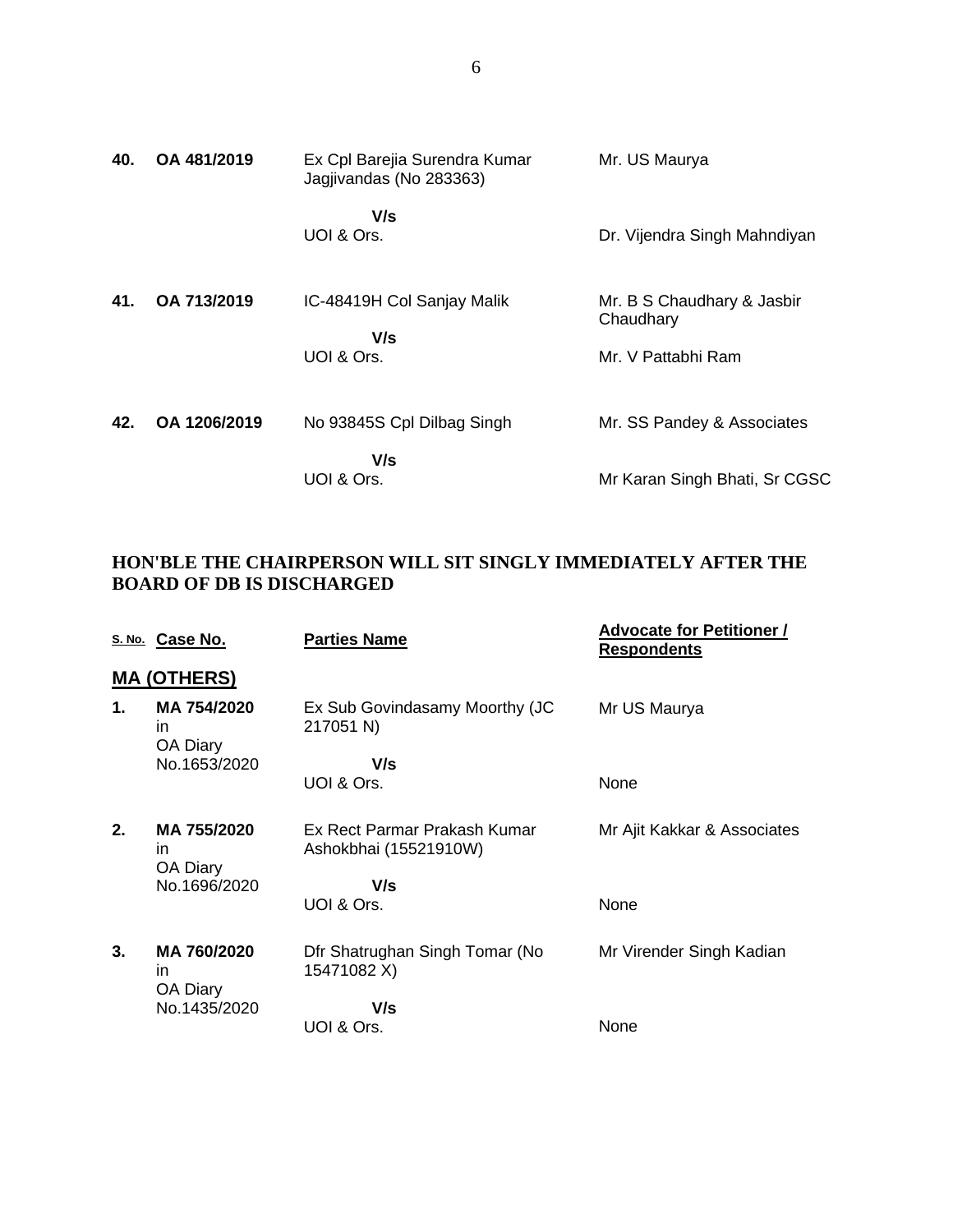## **ARMED FORCES TRIBUNAL, PRINCIPAL BENCH, NEW DELHI LIST OF BUSINESS**

**Date: 18-06-2020**

**Timing: 10:30 AM to 01.00 PM & 02.00 PM to 04.30 PM**

### **COURT No. 2 (Ground Floor)**

### **THIS BENCH WILL NOT ASSEMBLE TODAY**

#### **CORAM:**

#### **HON'BLE MS. JUSTICE SUNITA GUPTA HON'BLE AIR MARSHAL B.B.P. SINHA**

|               | S. No. Case No.                      | <b>Parties Name</b>                                      | <b>Advocate for Petitioner /</b><br><b>Respondents</b> |
|---------------|--------------------------------------|----------------------------------------------------------|--------------------------------------------------------|
|               | <b>FOR CLARIFICATION</b>             |                                                          |                                                        |
| $\mathbf 1$ . | OA 209/2016                          | Ex Flt Lt Sanjiv Dewan                                   | Mr. Aditya Singh Puar                                  |
|               |                                      | V/s<br>UOI & Ors.                                        | Mr SD Windlesh                                         |
|               | <b>ADMISSION MATTERS</b>             |                                                          |                                                        |
| 2.            | OA 1471/2019<br>with<br>MA 2390/2019 | Ex CPO Jitendra Kumar Singh (No<br>163560B) & Ors.       | Mr Praveen Kumar                                       |
|               |                                      | V/s                                                      |                                                        |
|               |                                      | UOI & Ors.                                               | Mr Karan Singh Bhati, Sr. CGSC                         |
|               | <b>MA (EXECUTION)</b>                |                                                          |                                                        |
| 3.            | MA 1402/2019<br>in.<br>OA 55/2016    | Smt Manglawati Wife of No 6835564<br>Late Sep Khiley Ram | Mr MK Gaur                                             |
|               |                                      | V/s                                                      |                                                        |
|               |                                      | UOI & Ors                                                | Mr. Harish V Shankar                                   |
| 4.            | MA 2096/2019<br>in.<br>MA 533/2016   | No. 14539231-L Ex Hay Chhattar Pal<br>Singh & Ors.       | Mr. Virender Singh Kadian                              |
|               | in.                                  | V/s                                                      |                                                        |
|               | OA 389/2015                          | UOI & Ors.                                               | Mr SP Sharma                                           |
| 5.            | MA 2950/2019<br>in<br>OA 1179/2018   | JC-760456P Sub Banambar Nayak<br>(Retd.)                 | Mr. S S Pandey & Associates                            |
|               |                                      | V/s                                                      |                                                        |
|               |                                      | UOI & Ors.                                               | Mr. Y P Singh                                          |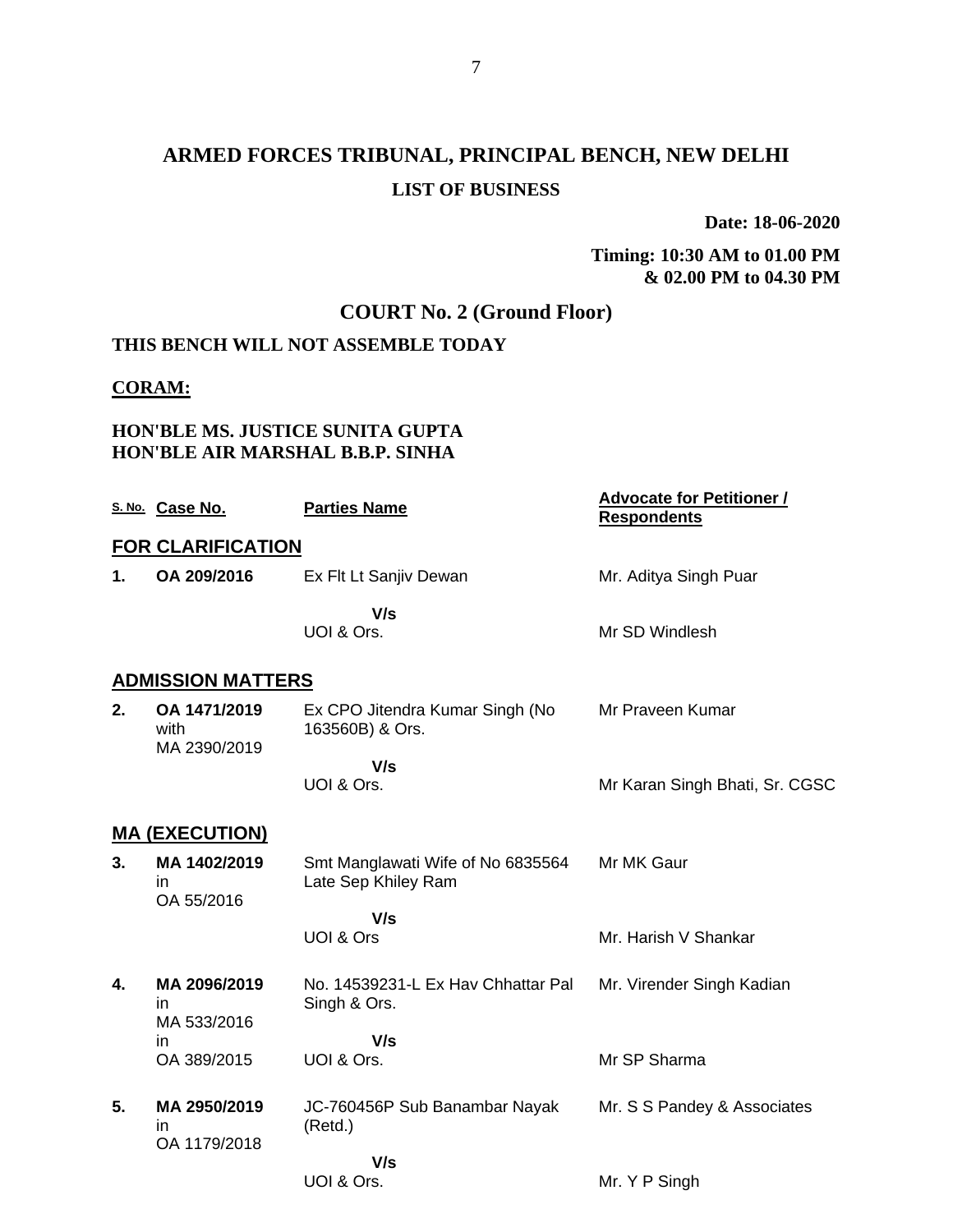#### **MA (OTHERS)**

| MA 1438/2019 | Sgt Chaman Lal | Applicant-in-Person |
|--------------|----------------|---------------------|
| ın           |                |                     |
| OA 1093/2015 | V/s            |                     |
| & RA 11/2016 | UOI & Ors.     | Mr V Pattabhi Ram   |

#### **PLEADINGS NOT COMPLETE**

| 8. | OA 970/2019<br>with<br>MA 1637/2019 | Gp Capt Raman Sahay (Retd) (No<br>20123) | Mr Baljeet Singh |
|----|-------------------------------------|------------------------------------------|------------------|
|    |                                     | V/s                                      |                  |
|    |                                     | UOI & Ors.                               | Mr. K K Tyagi    |

#### **PLEADINGS COMPLETE**

### **DATES WILL BE GIVEN BY THE TRIBUNAL OFFICER - ORDERS WILL BE UPLOADED ON THE WEBSITE**

| 9.  | OA 982/2017                        | Wg Cdr Vivek Singh                            | Mr. Ajit Kakkar                        |
|-----|------------------------------------|-----------------------------------------------|----------------------------------------|
|     |                                    | V/s<br>UOI & Ors.                             | Mr. V Pattabhi Ram                     |
| 10. | OA 85/2019                         | IC-56055W Col Rajeshwar Singh<br>Bazad (Retd) | Anil Srivastava (Retd) &<br>Associaton |
|     |                                    | V/s<br>UOI & Ors.                             | Mr. Neeraj, Sr. CGSC                   |
| 11. | OA 116/2019<br>with<br>MA 514/2019 | MR-04532X Col Narendra Pratap<br>Singh (Retd) | Mr. SS Pandey & Associates             |
|     |                                    | V/s                                           |                                        |
|     |                                    | UOI & Ors.                                    | Mr. Neeraj Sr. CGSC                    |
| 12. | OA 307/2019                        | Air Cmde NPS Taprial (Retd) (No<br>17376 S)   | Ms Pallavi Awasthi                     |
|     |                                    | V/s                                           |                                        |
|     |                                    | UOI & Ors.                                    | Mr. Anil Gautam                        |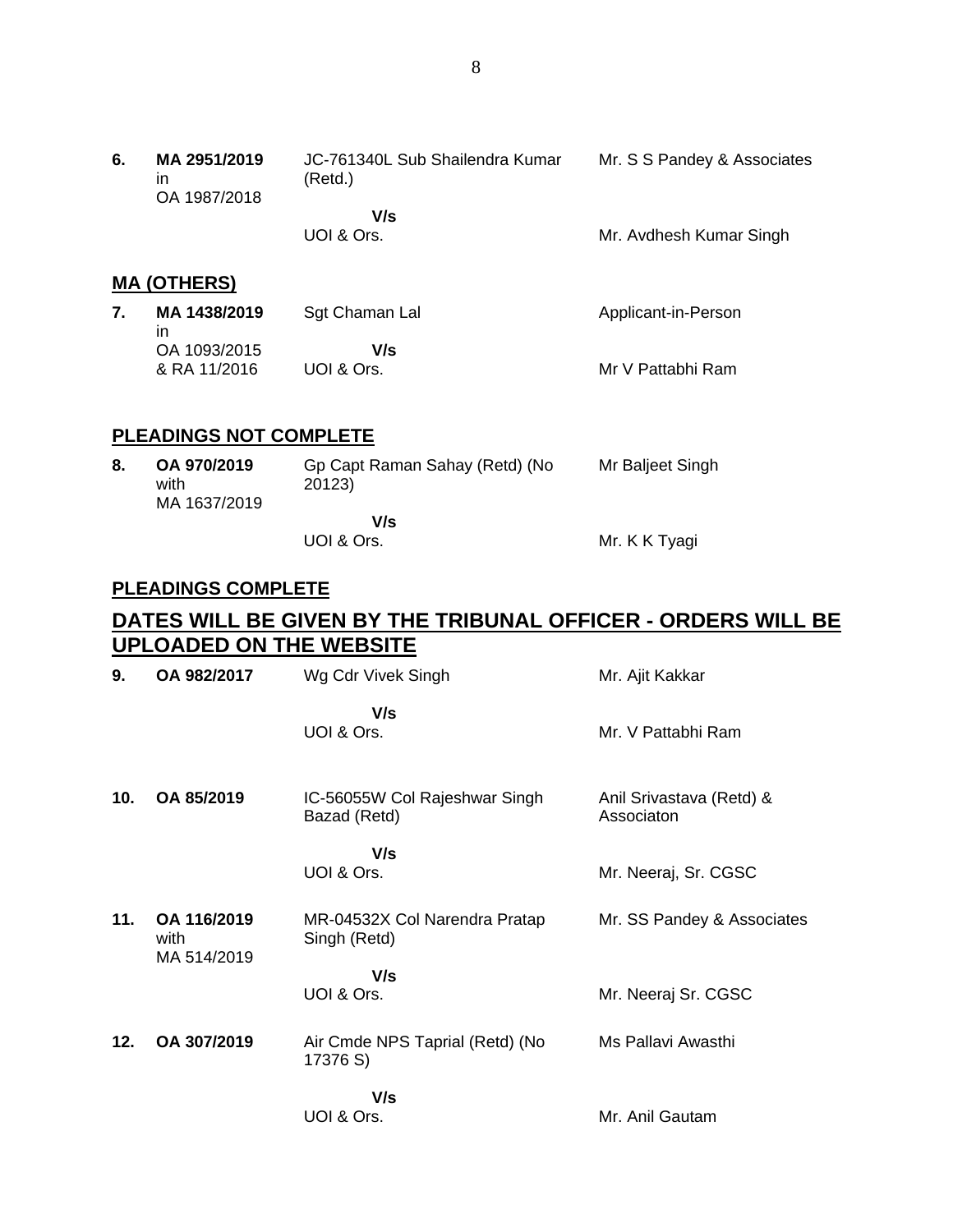| 13. | OA 547/2019<br>with<br>MA 1586/2019  | No 17220A Gp Capt SK Choudhary<br>(Retd)<br>V/s<br>UOI & Ors.       | Mr. SS Pandey & Mr. Abhishek<br>R Shukla<br>Mr. V S Tomar |
|-----|--------------------------------------|---------------------------------------------------------------------|-----------------------------------------------------------|
| 14. | OA 775/2019<br>with<br>MA 1376/2019  | Col Shree Ram Singh (Retd) (IC 47499 Mr T Parshad<br>Y)             |                                                           |
|     |                                      | V/s<br>UOI & Ors.                                                   | Mr. S D Windlesh                                          |
| 15. | OA 828/2019                          | Lt Col Sanjay Dalal (Retd) (IC-51155X) Mr. Ajit Kakkar & Associates |                                                           |
|     |                                      | V/s<br>UOI & Ors.                                                   | Mr. Harish V Shankar                                      |
| 16. | OA 968/2019<br>with<br>MA 1636/2019  | Mrs Geetu Vaid W/O Late Sqn Ldr<br>Anuj Vaid (18264)                | Mr Baljeet Singh                                          |
|     |                                      | V/s<br>UOI & Ors.                                                   | Mr. Harish V Shankar                                      |
| 17. | OA 969/2019                          | Gp Capt Harshad Narendra Gabhare<br>(Retd) (No 21519)               | Mr Baljeet Singh                                          |
|     |                                      | V/s<br>UOI & Ors.                                                   | Mr. K K Tyagi                                             |
| 18. | OA 1119/2019<br>with<br>MA 1812/2019 | Ex Nk Udaya Kumar Das (No<br>14578903 H)                            | Mr Ajit Kakkar & Associates                               |
|     |                                      | V/s<br>UOI & Ors.                                                   | Ms. Suman Chauhan                                         |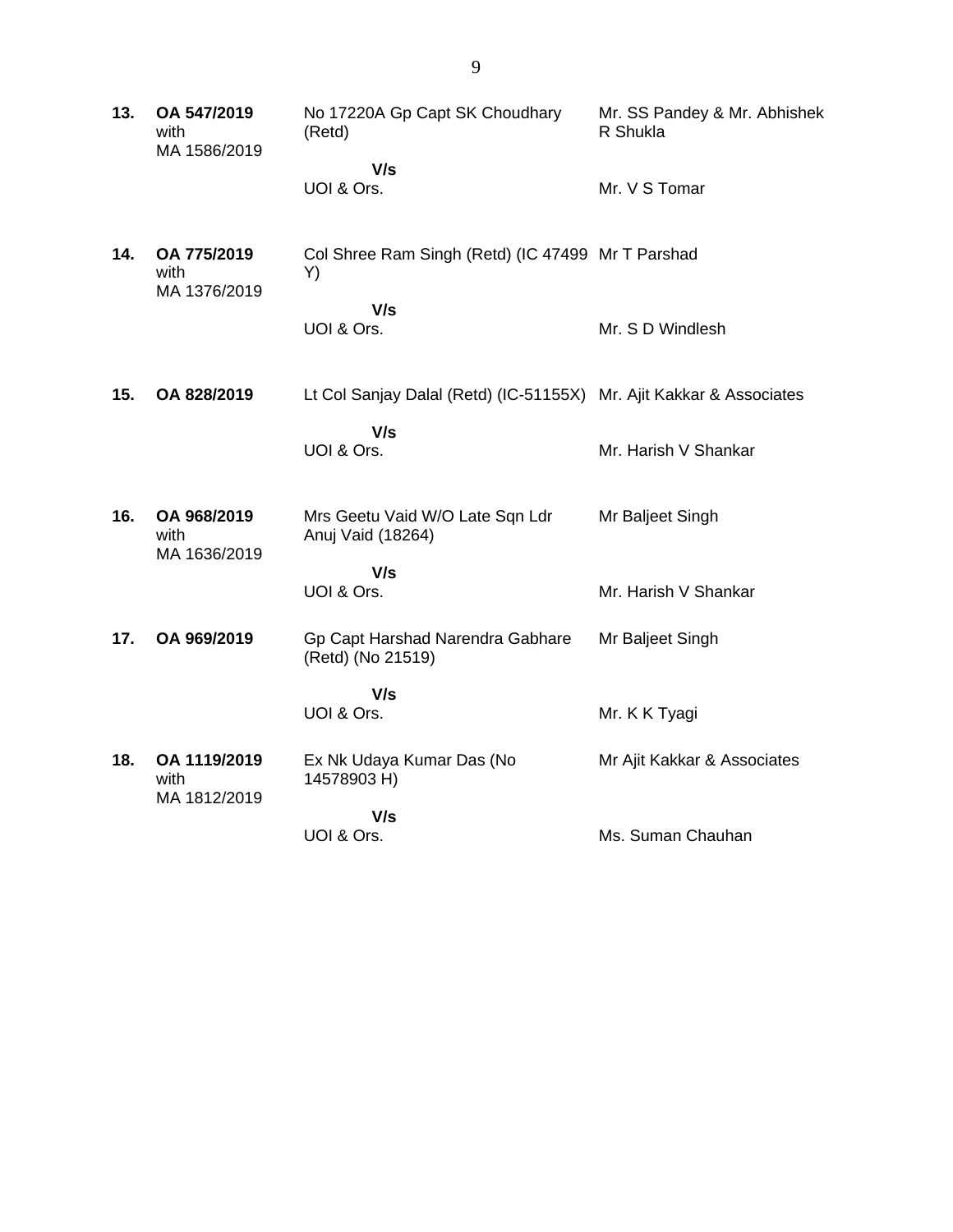### **THIS BENCH WILL NOT ASSEMBLE TODAY**

#### **CORAM:**

#### **HON'BLE MS. JUSTICE SUNITA GUPTA HON'BLE LT. GEN. PHILIP CAMPOSE**

|    | S. No. Case No.     | <b>Parties Name</b>     | <b>Advocate for Petitioner /</b><br><b>Respondents</b> |
|----|---------------------|-------------------------|--------------------------------------------------------|
|    | <b>PART HEARD</b>   |                         |                                                        |
| 1. | OA 335/2017<br>with | Smt. Meena Devi Rajoria | Mr. S M Dalal                                          |
|    | MA 276/2017         | V/s<br>UOI & Ors.       | Dr. Vijendra Singh Mahndiyan                           |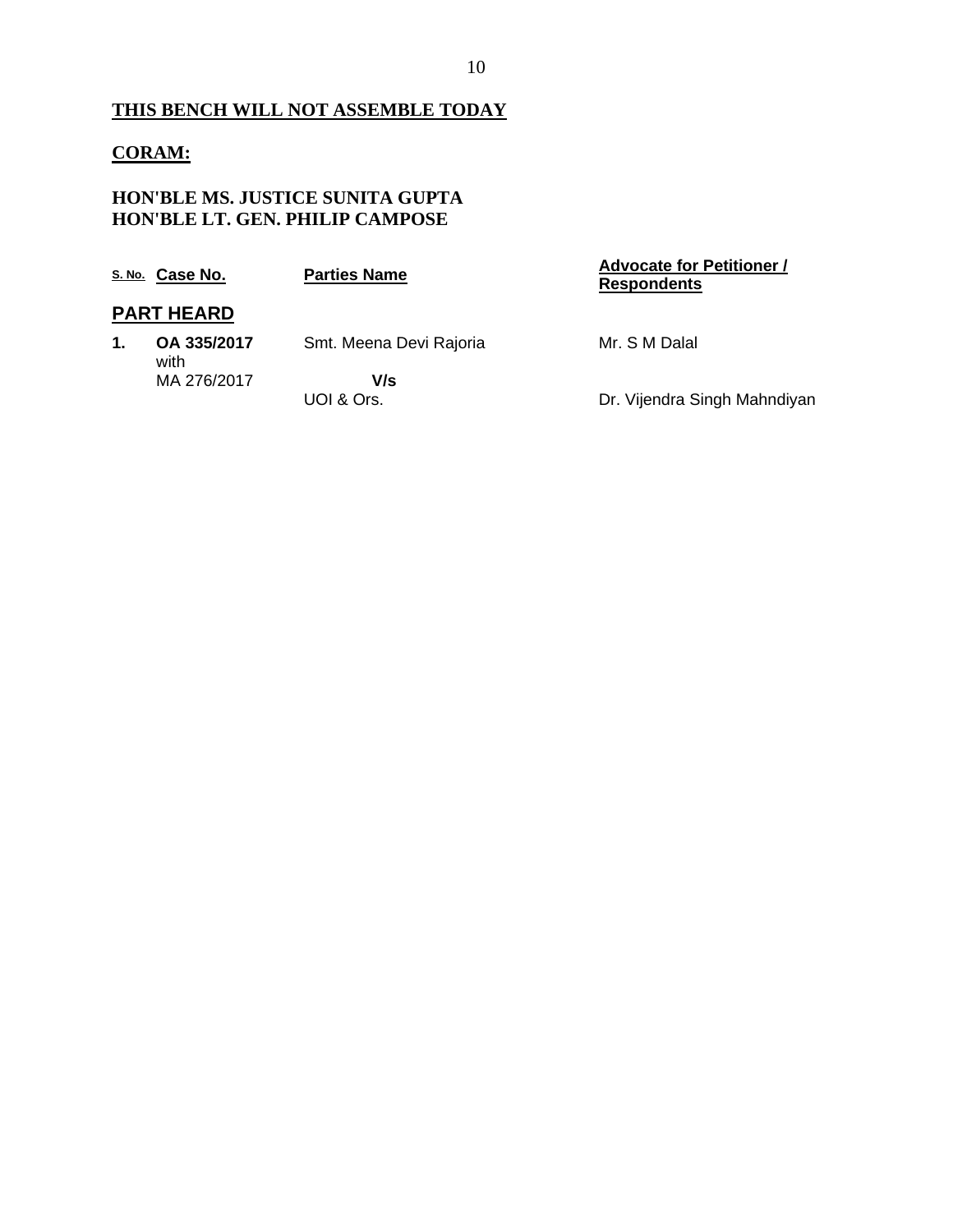# **ARMED FORCES TRIBUNAL, PRINCIPAL BENCH, NEW DELHI LIST OF BUSINESS**

**Date: 18-06-2020**

**Timing: 11:00 AM**

### **PRINCIPAL REGISTRAR COURT**

|    | S. No. Case No.                 | <b>Parties Name</b>                           | <b>Advocate for Petitioner /</b><br><b>Respondents</b> |
|----|---------------------------------|-----------------------------------------------|--------------------------------------------------------|
|    | <b>For Appearance/Direction</b> |                                               |                                                        |
| 1. | OA 143/2019<br>with             | Ex LAC Arshad Azad (No 779446T)               | Mr. Ajit Kakkar                                        |
|    | MA 556/2019                     | V/s<br>UOI & Ors.                             | Mr. Prabodh Kumar                                      |
| 2. | OA 1040/2019<br>with            | Ex Hav Ram Kumar (No 1481129 P)               | Mr Virender Singh Kadian                               |
|    | MA 1714/2019                    | V/s<br>UOI & Ors.                             | Mr. Arvind Kumar                                       |
| 3. | OA 1101/2019                    | Ex Hav Ravi Shankar Tiwari (No<br>15363974 Y) | Mr Manoj Kr Gupta                                      |
|    |                                 | V/s<br>UOI & Ors.                             | Ms. Jyotsna Kaushik                                    |
| 4. | OA 1106/2019<br>with            | Ex Sub Krishan Singh (No 373850L)             | Mr. Ved Prakash                                        |
|    | MA 1787/2019                    | V/s<br>UOI & Ors.                             | Mr. Rajesh Kumar Das                                   |
| 5. | OA 1109/2019                    | Ex CHELA Ashok Kumar (No 166277<br>B)         | Mr Ved Prakash                                         |
|    |                                 | V/s<br>UOI & Ors.                             | Mr. Rajesh Kumar Das                                   |
| 6. | OA 1133/2019<br>with            | Hav Lal Chand (Retd) (No 2995045 L)           | Ms Archana Ramesh                                      |
|    | MA 1841/2019                    | V/s<br>UOI & Ors.                             | Ms. Jyotsna Kaushik                                    |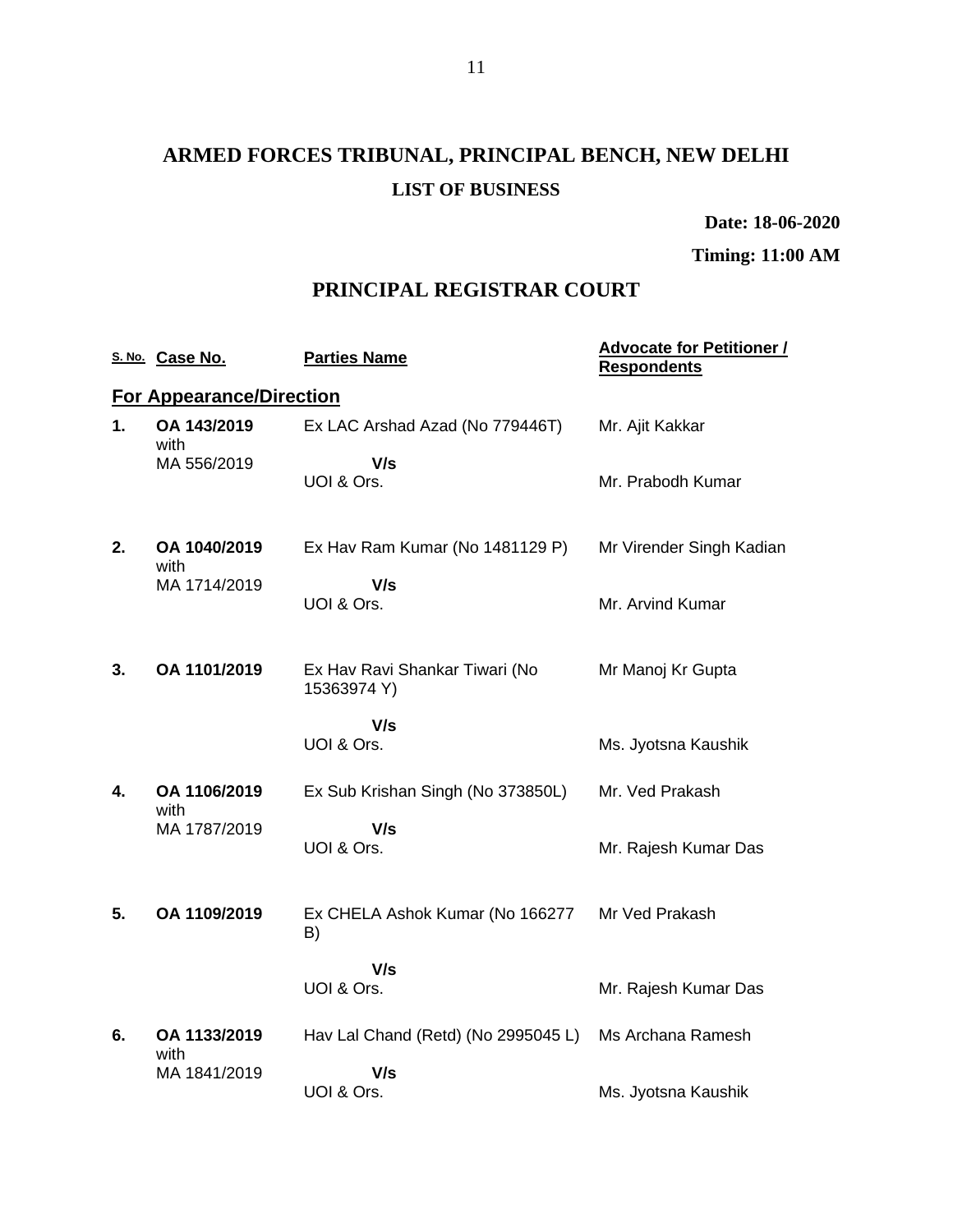| 7.  | OA 1156/2019                           | Gp Capt Anil Sharma (Retd) (No<br>18911)   | Mr. Baljeet singh                        |
|-----|----------------------------------------|--------------------------------------------|------------------------------------------|
|     |                                        | V/s<br>UOI & Ors.                          | Mr. Ashok Chaitanya                      |
| 8.  | OA 1211/2019                           | No 4366846Y Hav/PA Mohd Zaheer<br>Ahmed    | Mr. Indra Sen Singh / Abhishek<br>Singh  |
|     |                                        | V/s                                        |                                          |
|     |                                        | UOI & Ors.                                 | Mr Shyam Narayan                         |
| 9.  | OA 1212/2019                           | No. 4080067-H Hav/PA Pramod<br>Kadam       | Mr. Indra Sen Singh/Abhishek<br>Singh    |
|     |                                        | V/s                                        |                                          |
|     |                                        | UOI & Ors.                                 | Mr VS Tomar                              |
| 10. | OA 1214/2019                           | Hav/PA Anil Kumar (No 9423065 F)           | Mr Indra Sen Singh and<br>Abhishek Singh |
|     |                                        | V/s<br>UOI & Ors.                          | Mr Satya Ranjan Swain                    |
|     |                                        |                                            |                                          |
| 11. | OA 1215/2019<br>with                   | JC-670153Y Nb Sub Kamal Jit Singh          | Mr Indra Sen Singh /Mr Abhishek<br>Singh |
|     | MA 568/2020                            | V/s<br>UOI & Ors.                          | Mr JS Rawat                              |
|     |                                        |                                            |                                          |
| 12. | OA 1490/2019<br>with<br>MA 2410/2019   | No. 636066-A Ex MWO Mohammad<br>Yusuf Khan | Mr. Ved Prakash                          |
|     |                                        | V/s                                        |                                          |
|     |                                        | UOI & Ors.                                 | Mr. Karan Singh Bhati, Sr CGSC           |
| 13. | OA 1491/2019<br>with<br>MA 2411/2019 & | No 137441T Ex CPO COM Pritam P<br>Kange    | Mr. VS Kadian                            |
|     | 497/2020                               | V/s                                        |                                          |
|     |                                        | UOI & Ors.                                 | Mr. Anil Gautam                          |
| 14. | OA 1497/2019<br>with                   | Lt Col VS Hosalli (Retd) (MR-04618W)       | Mr. OS Punia                             |
|     | MA 2421/2019                           | V/s<br>UOI & Ors.                          | Mr V Pattabhi Ram                        |
|     |                                        |                                            |                                          |
| 15. | OA 1498/2019                           | Ex WO Kumaran Kalathil (No 693855)         | Mr. Balljeet Singh                       |
|     |                                        | V/s<br>UOI & Ors.                          | Mr V Pattabhi Ram                        |
|     |                                        |                                            |                                          |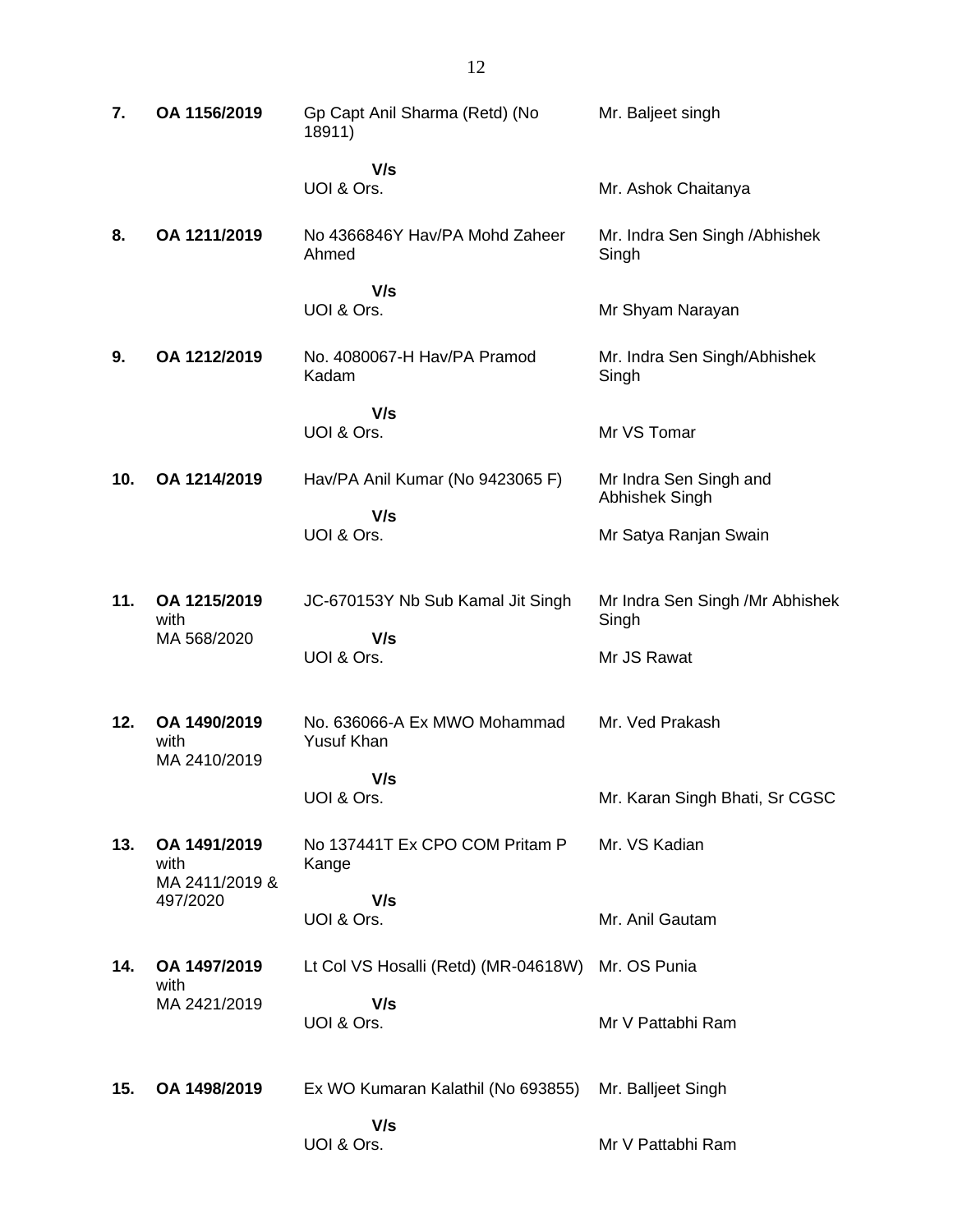| 16. | OA 1503/2019 | Ex SGT Vinay Sonker (No 738482F)                              | Mr. Bharat Singh & Associates          |
|-----|--------------|---------------------------------------------------------------|----------------------------------------|
|     |              | V/s<br>UOI & Ors.                                             | Ms Barkha Babbar                       |
| 17. | OA 1504/2019 | Ex MWO (Hony FO) Achyutanand Rai<br>(No 622830 H)             | Mr US Maurya                           |
|     |              | V/s<br>UOI & Ors.                                             | Mr Prabodh Kumar                       |
| 18. | OA 1513/2019 | Smt. Manjari Singh Wd/o Late Col<br>Babulu Singh (MR-07328-K) | Mr. Anil Srivastava & Associates       |
|     |              | V/s<br>UOI & Ors.                                             | Mr Arvind Kumar                        |
| 19. | OA 1514/2019 | Ex Sgt Md. Manauar Hussain S (No<br>761127L)                  | Mr. OS Punia                           |
|     |              | V/s<br>UOI & Ors.                                             | Mr V Pattabhi Ram                      |
| 20. | OA 1515/2019 | Ex SGT Dulal Das (No 743147)                                  | Mr. Baljeet Singh                      |
|     |              | V/s<br>UOI & Ors.                                             | Mr Anil Gautam                         |
| 21. | OA 1516/2019 | Ex MWO Shiw Shankar Prasad Gupta<br>(670153)                  | Mr. Baljeet Singh                      |
|     |              | V/s<br>UOI & Ors.                                             | Mr Arvind Patel                        |
| 22. | OA 1538/2019 | Hav/PA Ram Rasendra Singh (No<br>3998423 A)                   | Mr Indra Sen Singh & Abhishek<br>Singh |
|     |              | V/s<br>UOI & Ors.                                             | Ms. Suman Chauhan                      |
| 23. | OA 1629/2019 | No 17011517K Sep Saminathan K                                 | Mr. VS Kadian                          |
|     |              | V/s<br>UOI & Ors.                                             | Ms Barkha Babbar                       |
| 24. | OA 1645/2019 | Ex Sgt Satya Prakash Pandey                                   | Mr. DK Sharma                          |
|     |              | V/s<br>UOI & Ors.                                             | Mr. S P Sharma                         |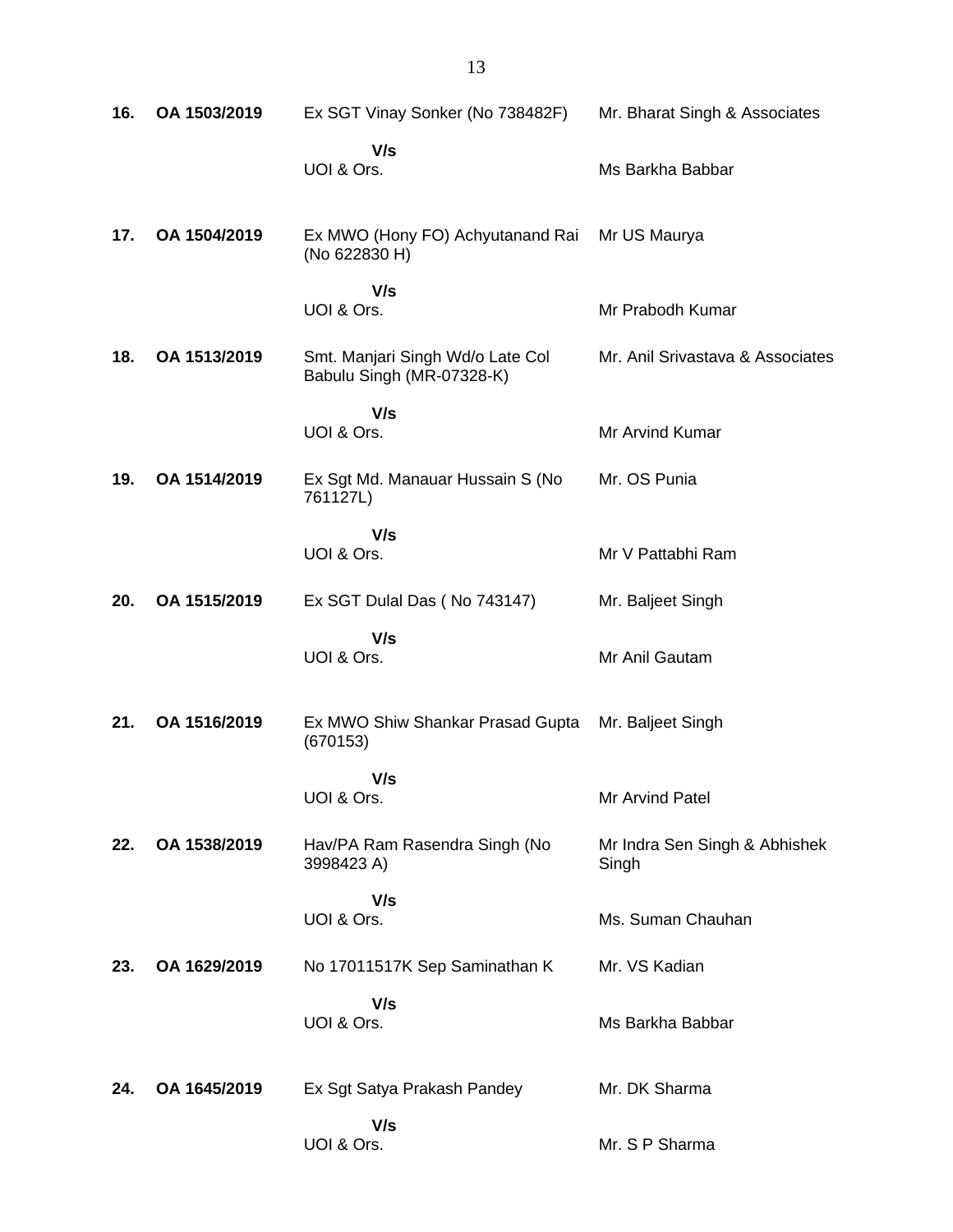| 25. | OA 1667/2019<br>with                 | Ex JWO Sukhmail Singh (No 680883)                                   | Mr Baljeet Singh          |
|-----|--------------------------------------|---------------------------------------------------------------------|---------------------------|
|     | MA 2603/2019                         | V/s<br>UOI & Ors.                                                   | Mr. S D Windlesh          |
| 26. | OA 1701/2019                         | Ex Sgt Saurabh Suman (No 786188 H) Ajit Kakkar & Associates         |                           |
|     |                                      | V/s<br>UOI & Ors.                                                   | Mr. Neeraj, Sr. CGSC      |
| 27. | OA 1702/2019<br>with<br>MA 2628/2019 | Ex RHM Reba Dhar Bhatt (No<br>4148003 Y)                            | Mr Ved Prakash            |
|     |                                      | V/s<br>UOI & Ors.                                                   | Mr. Shyam Narayan         |
| 28. | OA 1834/2019                         | No. 795744-T Ex Sgt Abhishek                                        | Mr. Virender Singh Kadian |
|     |                                      | V/s<br>UOI & Ors.                                                   | Ms. Suman Chauhan         |
| 29. | OA 1835/2019                         | Ex LCOM (TAC) GLK Kishore (No<br>139649K)                           | Mr. Ved Prakash           |
|     |                                      | V/s<br>UOI & Ors.                                                   | None                      |
| 30. | OA 1936/2019<br>with                 | No. 16113862-P Sep K Krishnan                                       | Ms. Archana Ramesh        |
|     | MA 2808/2019                         | V/s<br>UOI & Ors.                                                   | Ms. Jyotsna Kaushik       |
| 31. | OA 2255/2019                         | Ex Nk (MACP Hav) M Krishna Moorthy Mr OS Punia<br>(S.No 14435023 K) |                           |
|     |                                      | V/s<br>UOI & Ors.                                                   | Ms. Suman Chauhan         |
| 32. | OA 2256/2019<br>with                 | Lt Col Surinder Mohan (Retd) (IC<br>45330L)                         | Mr Virender Singh Kadian  |
|     | MA 3146/2019                         | V/s                                                                 |                           |
|     |                                      | UOI & Ors.                                                          | Mr. Satya Ranjan Swain    |
| 33. | OA 2258/2019<br>with                 | IC-33624M Col Vishesh Kumar Sud                                     | Mr. R K Tripathi          |
|     | MA 3151/2019                         | V/s<br>UOI & Ors.                                                   | Mr. V Pattabhi Ram        |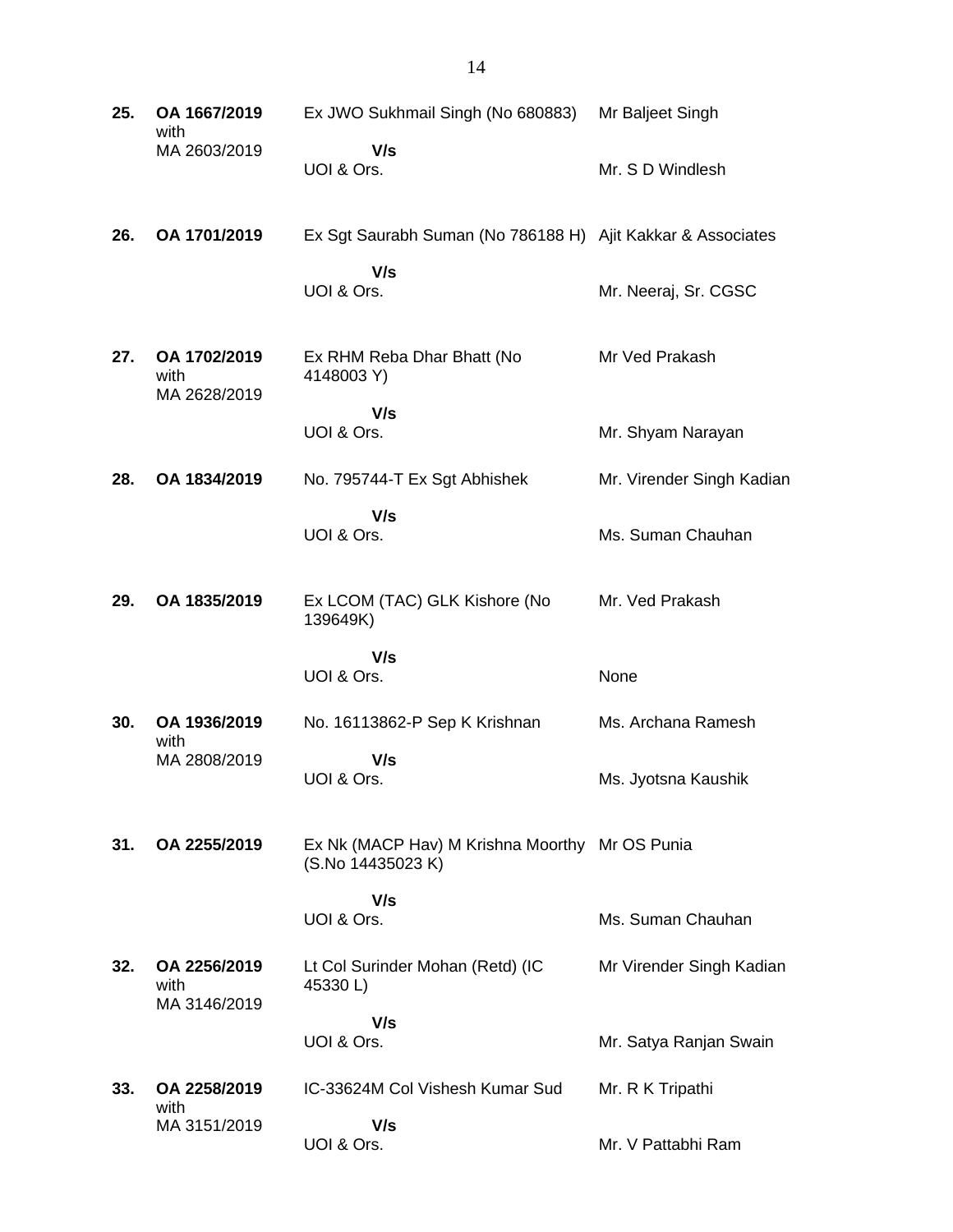**34. OA 2260/2019** with MA 3152/2019 Ex Rect Singh Suraj Nandkishor (No 2819068 K)  **V/s** UOI & Ors. Mr Ved Prakash Mr. Shyam Narayan **35. OA 2261/2019** with MA 3153/2019 Ex PO UW I BS Bartwal (No 172909 A) Mr Ved Prakash  **V/s** UOI & Ors. Dr. Vijendra Singh Mahndiyan **36. OA 2282/2019** with MA 3189/2019 No. 662610 JWO Afaque Ahmed (Retd.)  **V/s** UOI & Ors. Mr. Manoj Kr Gupta Mr. Y P Singh **37. OA 2283/2019** with MA 3190/2019 Ex WO Daya Shankar Singh (652651)  **V/s** UOI & Ors. Mr. Virender Singh Kadian Mr. V S Tomar **38. OA 2284/2019** with MA 3192/2019 Maj Raghbir Singh (Retd) (RC 00681 N) & Ors.  **V/s** UOI & Ors. Mr SM Dalal Mr. J S Rawat **39. OA 2285/2019** with MA 3193/2019 Gp Capt Puthan Ramesh (No 19912)  **V/s** UOI & Ors. Mr Baljeet Singh & Ms Deepika **Sheoran** Mr. Y P Singh **40. OA 2286/2019** No 13611390 Ex Hav Kamal Kumar  **V/s** UOI & Ors. Mr. Jaideep Singh, Kartik Dabas, Ms Eysha Marysha & Disha **Sachdeva** Mr. Harish V Shankar **41. OA 75/2020** Ex Sgt Kundan Kumar (746913)  **V/s** UOI & Ors. Mr. Baljeet Singh & Ms. Deepika **Sheoran** Mr. Y P Singh **42. OA 76/2020** No. 15670880-H Hav (PA) Bharat Singh  **V/s** UOI & Ors. Mr. Indra Sen Singh/Abhishek Singh Ms. Jyotsna Kaushik